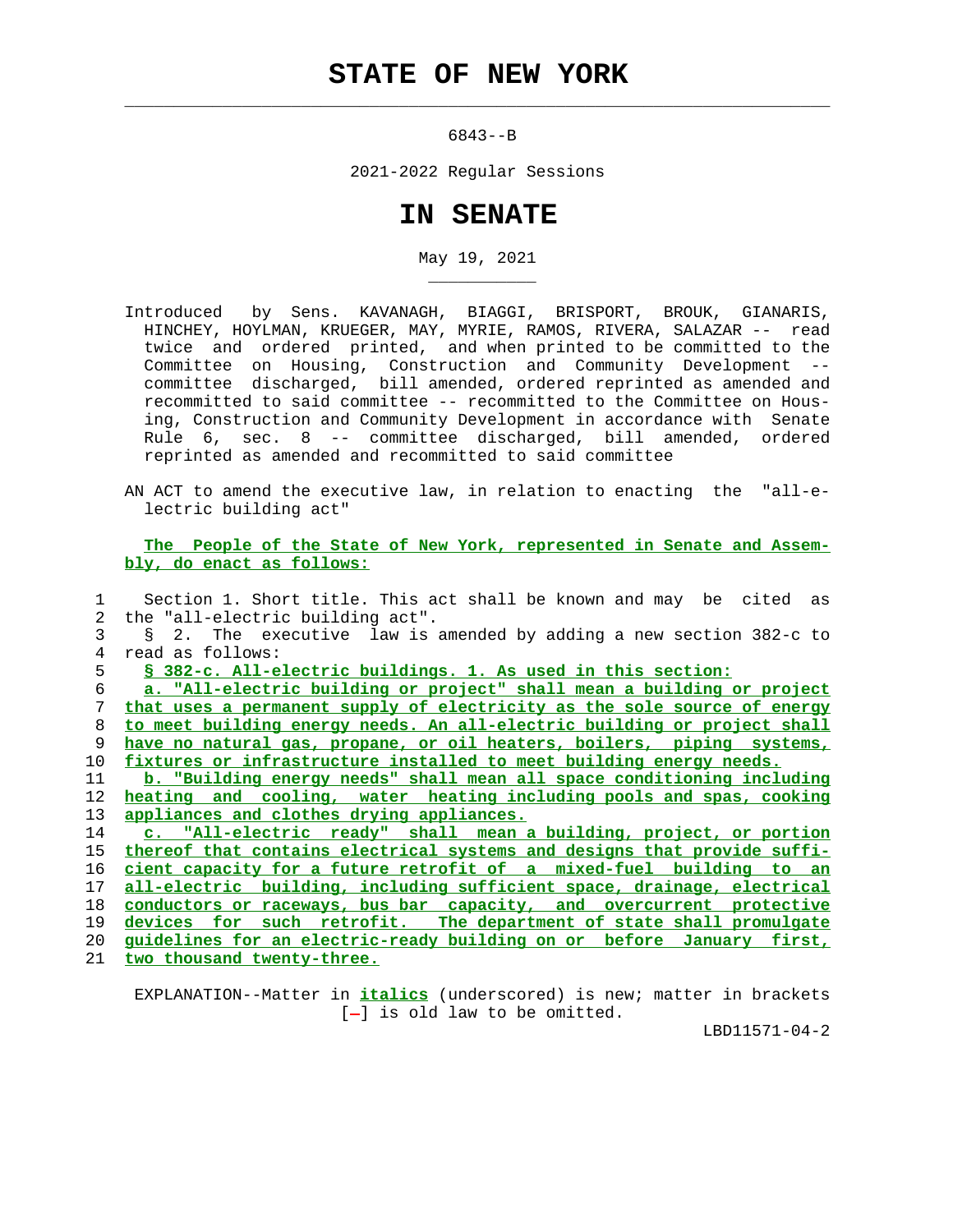S. 6843--B 2

|    | d. "Initial application" shall mean the first site or building                |
|----|-------------------------------------------------------------------------------|
| 1  |                                                                               |
| 2  | permit application associated with the building or project.                   |
| 3  | e. "Mixed-fuel building" shall mean a building that uses a combination        |
| 4  | of electricity and natural gas, propane, or oil to meet building energy       |
| 5  | needs. For the purposes of this section, "mixed-fuel building" shall          |
| 6  | not include buildings that use geothermal or solar energy to meet heat-       |
| 7  | ing and/or cooling building energy needs but are otherwise all-electric       |
| 8  | buildings.                                                                    |
| 9  | f. "Mixed-use building" shall mean a building used for both residen-          |
| 10 | tial and commercial purposes.                                                 |
| 11 | 2. a. No city, town or village shall issue a permit for the                   |
| 12 | <u>construction of any new commercial, residential, or mixed-use building</u> |
| 13 | that is not an all-electric building if the initial application for such      |
| 14 | permit was submitted after December thirty-first, two thousand twenty-        |
| 15 | three, unless the circumstances set forth in paragraph b of this subdi-       |
| 16 | <u>vision apply.</u>                                                          |
| 17 | b. Notwithstanding the provisions of paragraph a of this subdivision,         |
| 18 | a city, town, or village may issue a permit for construction of a new         |
| 19 | mixed-fuel building upon a finding by the permitting body of such city,       |
| 20 | town, or village that constructing an all-electric building or project        |
| 21 | is physically or technically infeasible and that a modification is            |
| 22 | warranted. Financial considerations shall not be a sufficient basis to        |
| 23 | determine physical or technical infeasibility. Modifications shall only       |
| 24 | be issued under this exception where the permitting body finds that:          |
| 25 | (i) sufficient evidence was submitted to substantiate the infeasibil-         |
| 26 | ity of an all-electric building or project design. Such evidence must         |
| 27 | show that either:                                                             |
| 28 | A. the proposed building has seven or more floors and cannot satisfy          |
| 29 | necessary building code requirements without the usage of gas or oil          |
| 30 | piping systems, fixtures and/or infrastructure and the initial applica-       |
| 31 | tion for the permitting of such building was not submitted after Decem-       |
| 32 | ber thirty-first, two thousand twenty-six;                                    |
| 33 | B. the building is specifically designated for occupancy by a commer-         |
| 34 | cial food service establishment, laboratory, laundromat, hospital, or         |
| 35 | crematorium, and such establishment cannot feasibly operate using             |
| 36 | commercially available all-electric appliances; or                            |
| 37 | C. the natural gas or oil piping systems are used solely for the              |
| 38 | generation of emergency standby power;                                        |
| 39 | (ii) the installation of natural gas or oil piping systems, fixtures          |
| 40 | and/or infrastructure is strictly limited to the system and area of the       |
| 41 | building for which all-electric building or project design is infeasi-        |
| 42 | ble:                                                                          |
| 43 | (iii) the area or service within the project where gas or oil piping          |
| 44 | systems, fixtures and/or infrastructure are installed is all-electric         |
| 45 | ready; and                                                                    |
| 46 | (iv) the project's modified design provides equivalent health, safety         |
| 47 | and fire-protection to all-electric building or project design.               |
| 48 | c. If a modification is issued under paragraph b of this subdivision,         |
| 49 | the applicant shall pay or agree in writing to pay any costs related to       |
| 50 | the connection of any gas main and/or transmission system to ensure that      |
| 51 | such costs are not subsidized by other service class rate payers. Those       |
| 52 | costs include but are not limited to the material and installation of         |
| 53 | the pipe, conduit, duct, or other facilities to be installed.                 |
| 54 | 3. a. No city, town or village shall issue building or construction           |
| 55 | permits that would convert an all-electric building or project into a         |